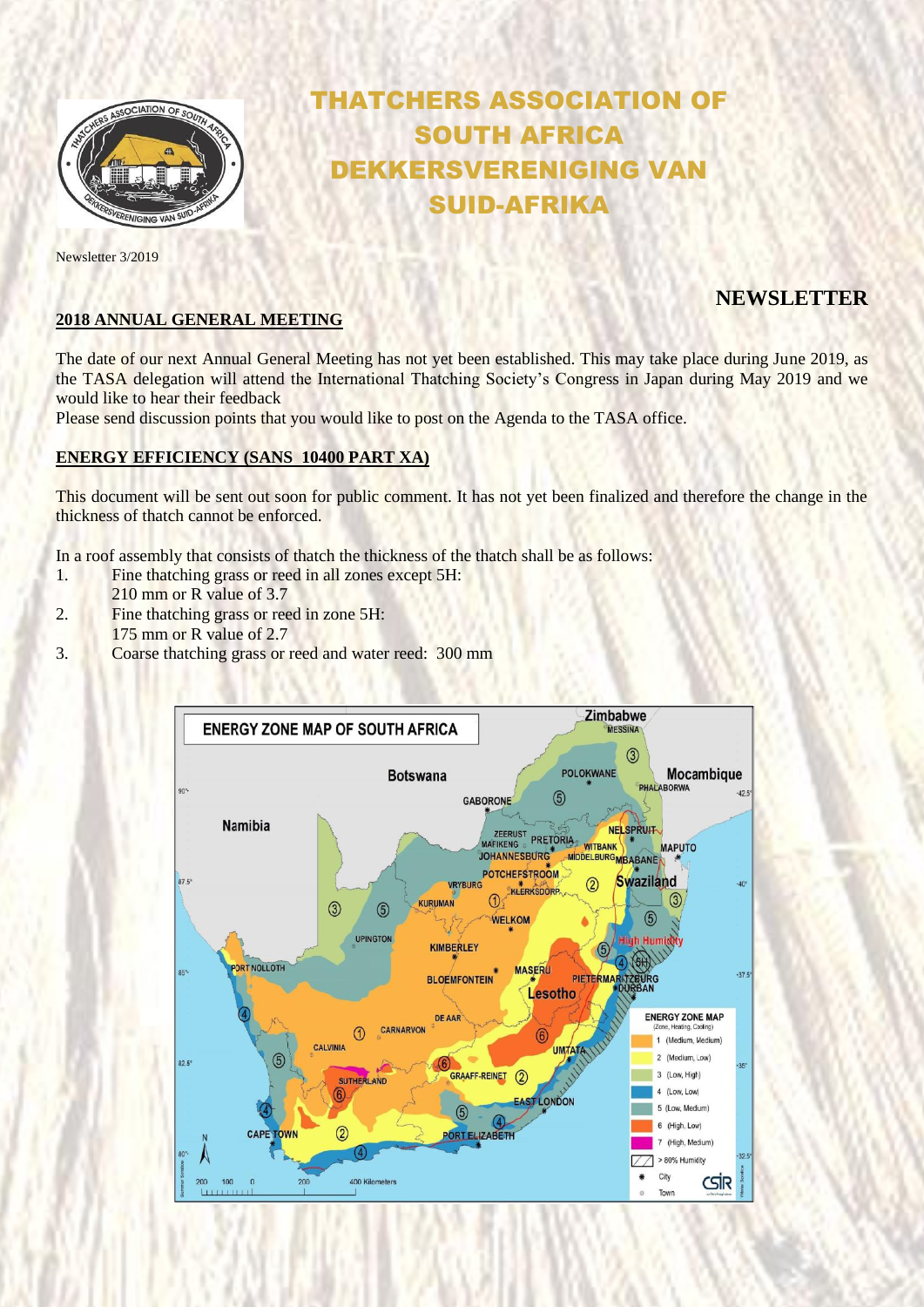A list of Cities and Towns by Energy Zones is included in this SANS 10400-XA document and will be made available to our members as soon as the document is published.

#### **THE THATCHERS ASSOCIATION'S PUBLICATIONS**

Encouraging and positive responses are received from institutions to which our publications are sent. Below is an example.

**Subject:** PUBLICATIONS: PROS & CONS IN THE THATCHING INDUSTRY AND A GUIDE TO THATCH CONSTRUCTION IN SOUTH AFRICA

Thank you for this excellent document. I will circulate it to the Pretoria Institute of Architecture and South African Institute for Architects.

Regards Braam



Braam de Villiers (Director) Earthworld Architects 177 Umkomaas Street Ashlea Gardens 0181 +27 346 5400 +27 82 785 3046

We trust that as more people become aware of the existence of the TASA and see for themselves what requirements our members meet, more job opportunities can be created for our members.

#### **TASA's DELEGATION ATTENDS THE INTERNATIONAL THATCHING SOCIETY'S CONGRESS DURING MAY**

A taste of what they can experience.



Plumes of water mark fire drill in a traditional Japanese Village

As many as 60 water cannons, which are always at the ready, produce plumes of water arches when they are tested around the village's 38 thatch-roofed houses.

The exercise is conducted in both the spring and autumn for the inspections of the cannons.

The village, set among opulent mountain greenery and rice paddies, is designated one of the nation's Important Preservation Districts for Groups of Traditional Buildings.